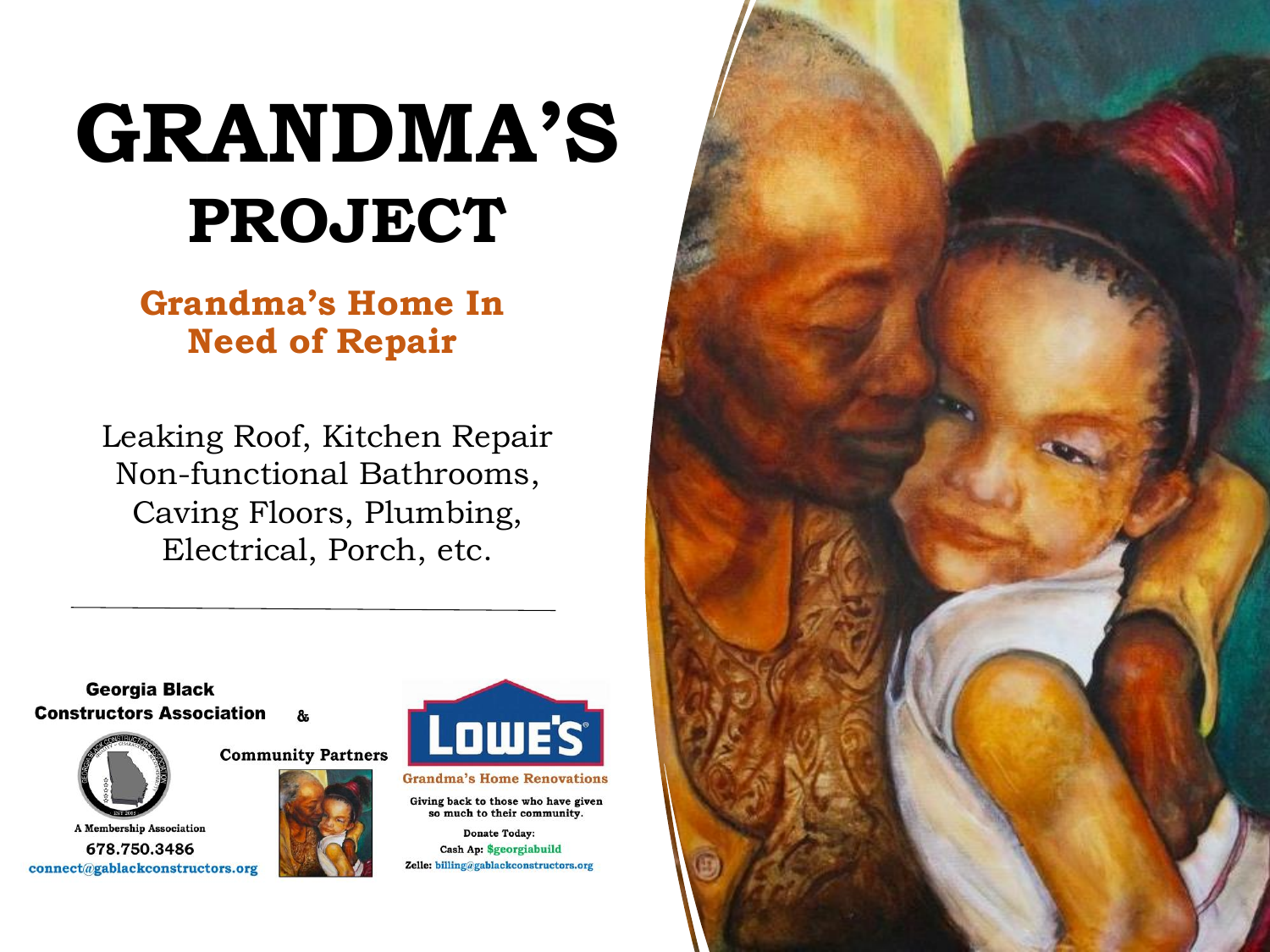### Georgia Black Constructors Association





**Advocating, Building and Educating To Grow Community & Black Business**

**Dear Sponsor:** Each year the Georgia Black Constructors Association (GBCA) receives numbers request for assistance after a storm, tornado or fire damages to their property throughout the year either from homeowners or friends and family of homeowners. This year with the Pandemic has caused a few more than usual.

Because we service statewide, we unfortunately, cannot assist everyone. However, for this year, the Board has chosen to assist a Ms. Valerie, a grandmother in Griffin, who lives in a modular home (trailer), with her two grandchildren. From observation, the home needed repair before the different storms. The storms just escalated the need. We are basically rebuilding the entire structure – three bedrooms and two- and one-half baths. Floors are caving in, bathrooms not working, etc. GBCA is providing the labor through members discounting and volunteers; however, we are reaching out to all members, partners, friends and corporate associates for financial and material donations. Your contribution will go a long way in aiding us in this cause. Please give generously.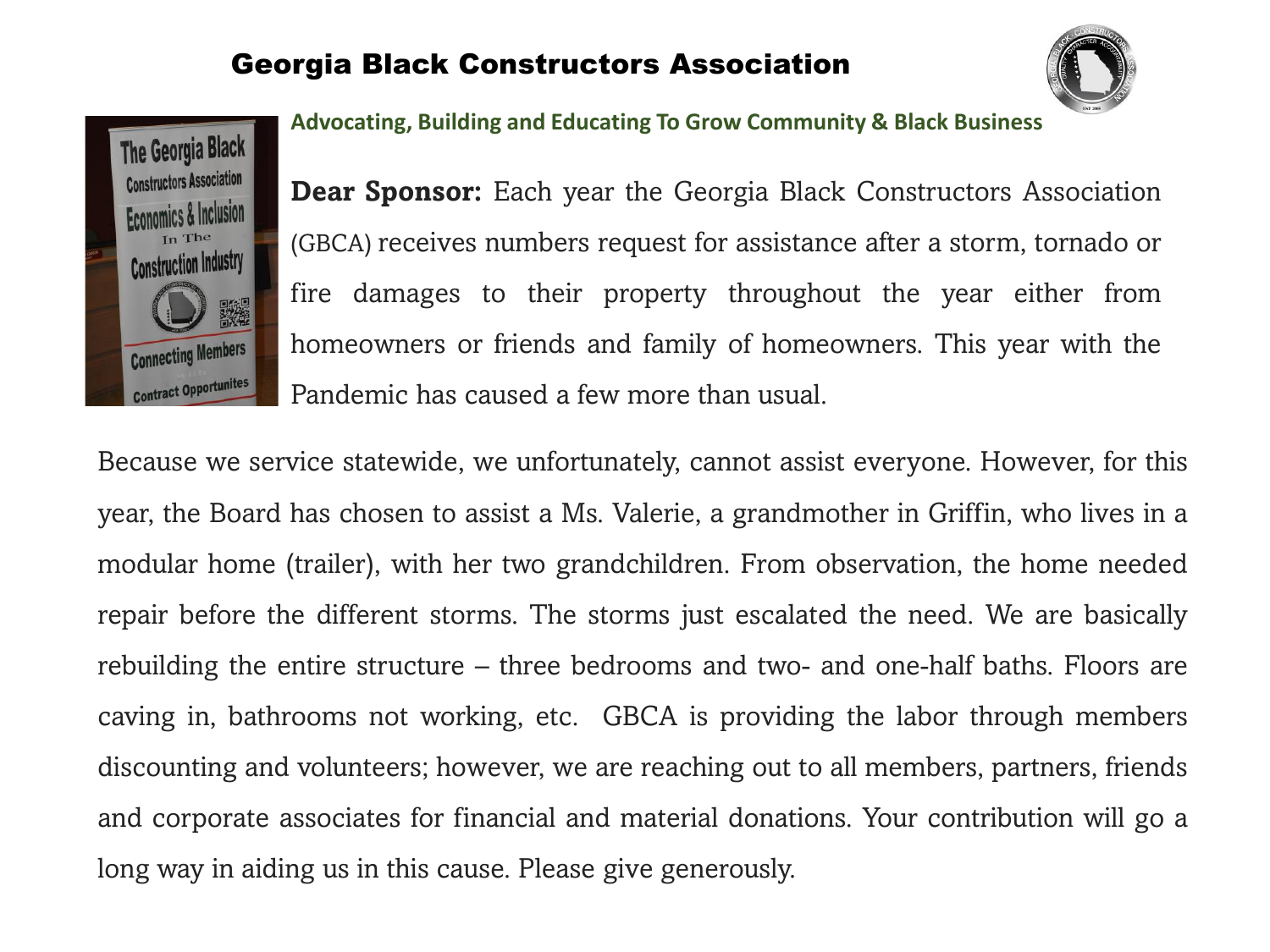

## **GRANDMA'S PROJECT**



**Collage of work to be done and work in progress with Contractor and Volunteers.** 



Dangerous back porch, leaking roof in every room, kitchen floor caving in, plumbing repair for bathrooms, no real closets, etc., - Near total house renovation required.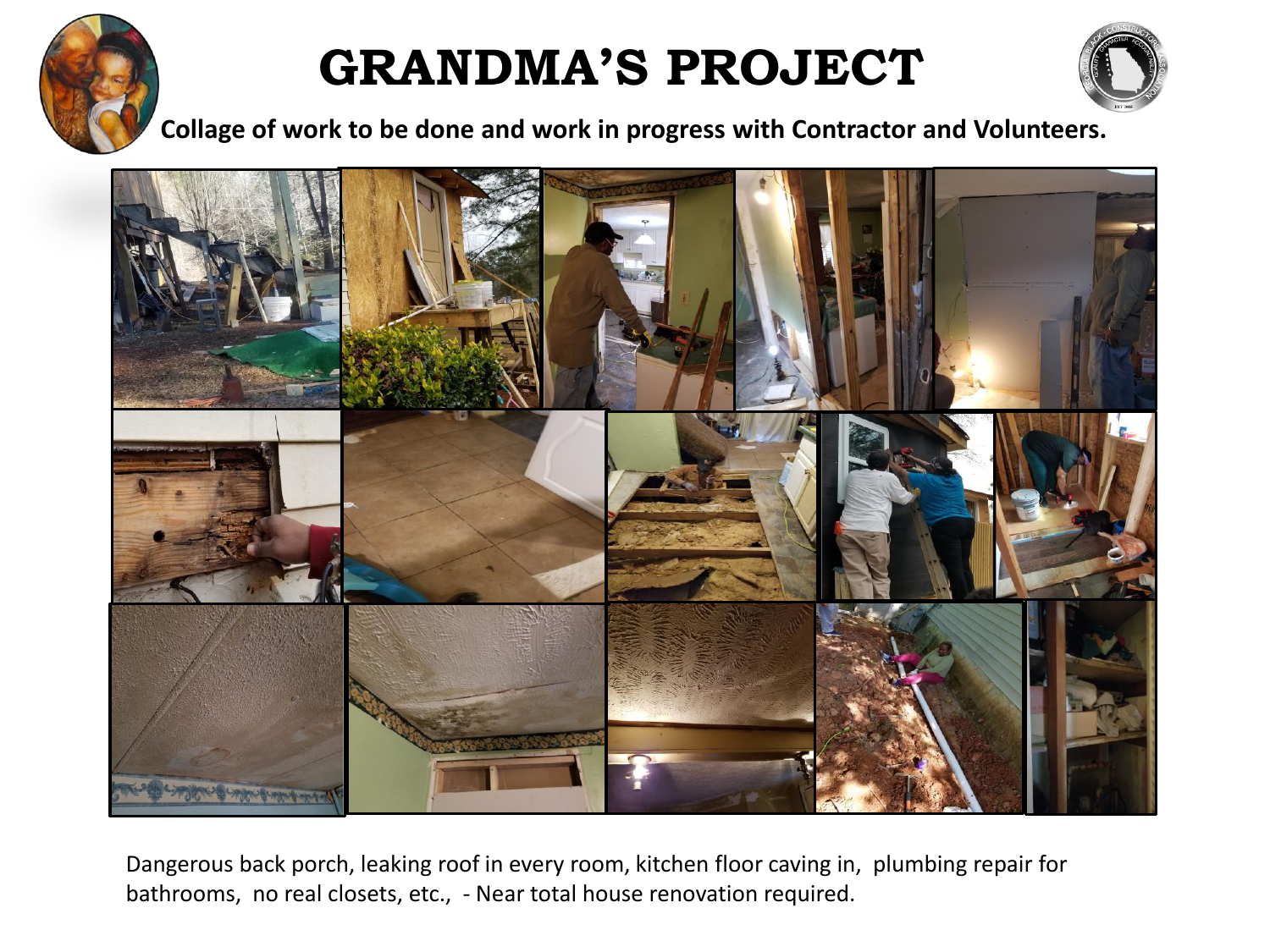

## Sponsorship **Opportunities** & Packages

| CHOOSE TOUT LEVER OF SPONSOFSHIP                          |                                  |  |
|-----------------------------------------------------------|----------------------------------|--|
| <b>Platinum / Universal Level</b><br><b>Construction:</b> | $$50,000+$                       |  |
| <b>Gold / Commercial Level Construction:</b>              | \$40,000+                        |  |
| <b>Silver / Residential &amp; Light Commercial:</b>       | $$30,000+$                       |  |
| <b>Bronze / Residential Basic Construction</b>            | $$25,000+$                       |  |
| Zinc / Specialty Trade Construction:                      | $$20,000+$                       |  |
| <b>Copper / Electrical Level:</b>                         | $$15,000+$                       |  |
| <b>Nickel / Plumbing Level:</b>                           | $$10,000+$                       |  |
| Iron / Apprentice Level:                                  | $7,500+$<br>\$                   |  |
| <b>General Supportive</b>                                 | $$5,000+$                        |  |
| Apprenticeship                                            | $$2,500+$                        |  |
| <b>SPONSORS BENEFIT</b>                                   |                                  |  |
| <b>Media (Social and Print)</b>                           | <b>Website Ad Placement</b>      |  |
| <b>Company Logo Placements</b>                            | Local Radio Advertisement Items* |  |
| Local Radio Advertisement Items*                          | <b>Site Banner Placements</b>    |  |
| <b>Virtual Meeting Advertisement</b>                      | Web Link To Website.             |  |

**Choose Your Level Of Sponsorship**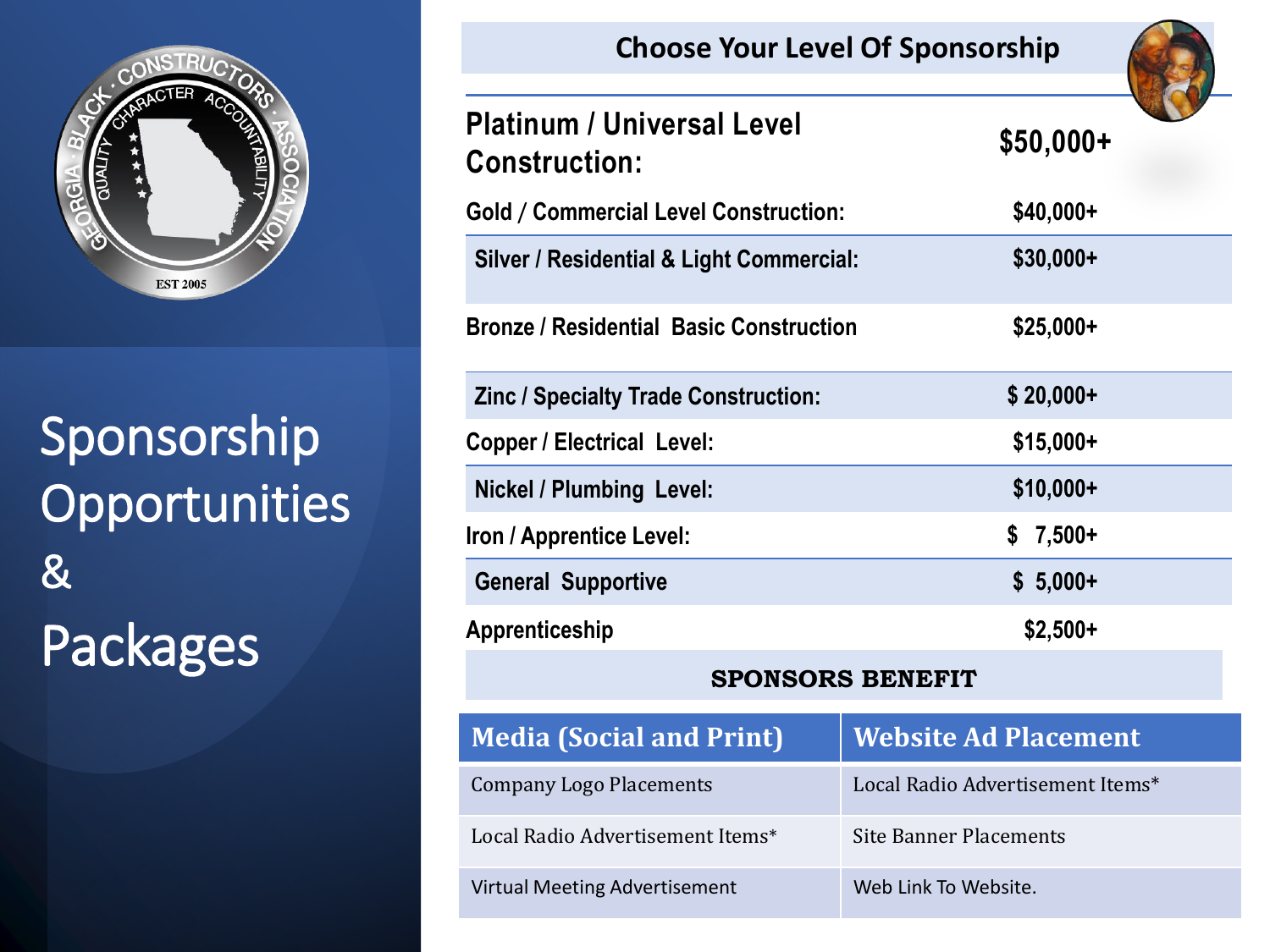### **GRANDMA'S PROJECT SPONSOR FORM**



|                                  |                                                                                                                                                                                                                                | State: ________________ Zip: _____________                                                                     |  |
|----------------------------------|--------------------------------------------------------------------------------------------------------------------------------------------------------------------------------------------------------------------------------|----------------------------------------------------------------------------------------------------------------|--|
|                                  |                                                                                                                                                                                                                                |                                                                                                                |  |
|                                  |                                                                                                                                                                                                                                |                                                                                                                |  |
|                                  |                                                                                                                                                                                                                                |                                                                                                                |  |
| Mailing Address (if different) : |                                                                                                                                                                                                                                |                                                                                                                |  |
|                                  | State: and the state of the state of the state of the state of the state of the state of the state of the state of the state of the state of the state of the state of the state of the state of the state of the state of the | Zip: The Solid State State State State State State State State State State State State State State State State |  |
|                                  |                                                                                                                                                                                                                                |                                                                                                                |  |
|                                  |                                                                                                                                                                                                                                |                                                                                                                |  |
| <b>SPONSORSHIP LEVELS:</b>       |                                                                                                                                                                                                                                |                                                                                                                |  |

#### Please Indicate One

Make checks payable to **Georgia Black Constructors Association**. Mail c/o Margaret Muhammad, PO Box 689 | Atlanta, GA 30301